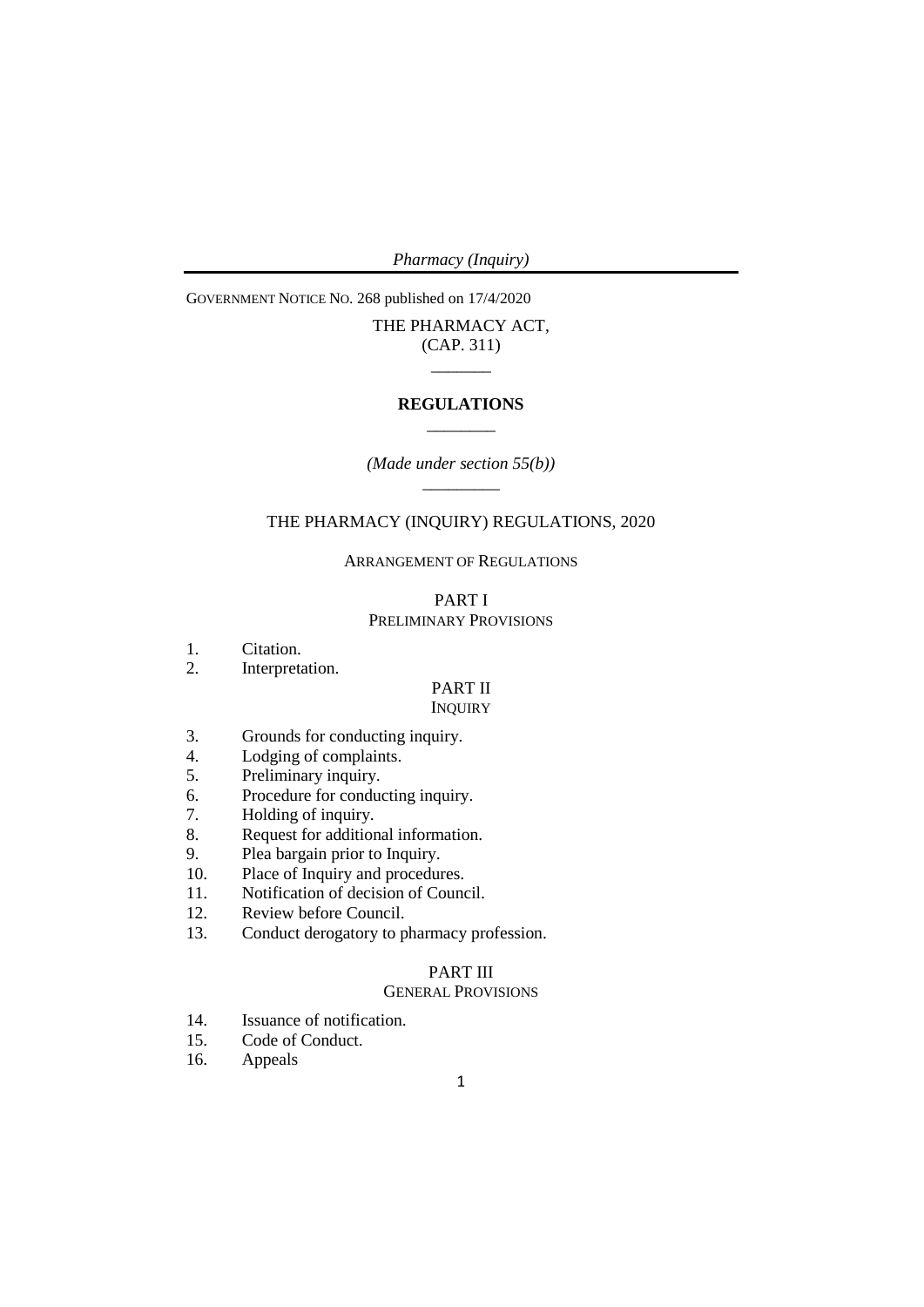*GN. No. 268 (contd.)*

Revocation.

**SCHEDULES**  $\overline{\phantom{a}}$  , where  $\overline{\phantom{a}}$ 

 $\overline{\phantom{a}}$  , where  $\overline{\phantom{a}}$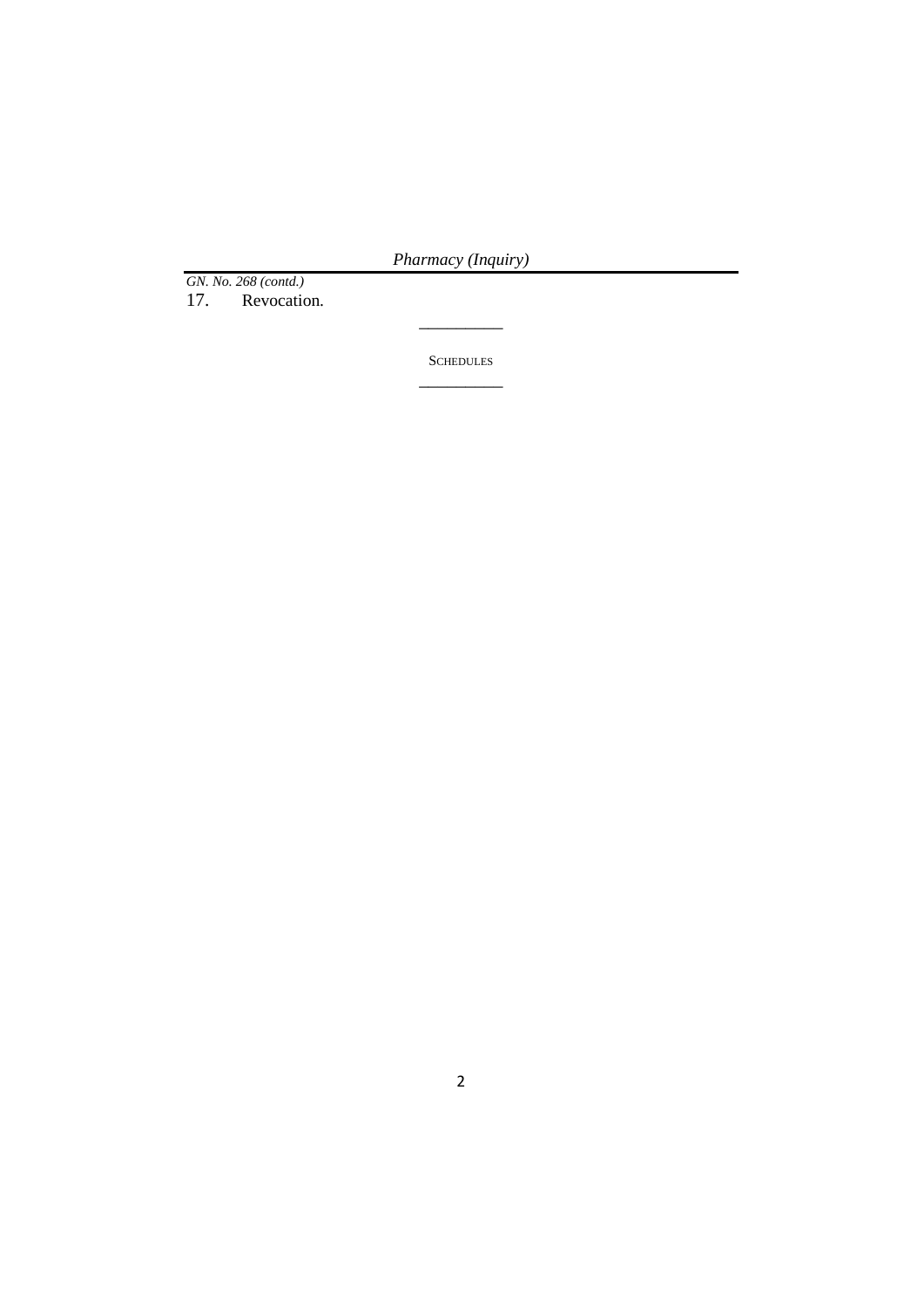*GN. No. 268 (contd.)*

THE PHARMACY ACT, (CAP. 311)

\_\_\_\_\_\_\_\_

# **REGULATIONS**  $\overline{\phantom{a}}$

*(Made under section 55(b))*  $\frac{1}{\sqrt{2}}$ 

# THE PHARMACY (INQUIRY) REGULATIONS, 2020

# PART I PRELIMINARY PROVISIONS

| Citation       | 1. These Regulations may be cited as the Pharmacy<br>(Inquiry) Regulations, 2020.                                                                                                                                                                                                                                                                                                                                                                                                                                                                                                                                                                                                                                                                                                                                                                                                                                          |
|----------------|----------------------------------------------------------------------------------------------------------------------------------------------------------------------------------------------------------------------------------------------------------------------------------------------------------------------------------------------------------------------------------------------------------------------------------------------------------------------------------------------------------------------------------------------------------------------------------------------------------------------------------------------------------------------------------------------------------------------------------------------------------------------------------------------------------------------------------------------------------------------------------------------------------------------------|
| Interpretation | 2. In these Regulations, unless the context otherwise<br>requires-                                                                                                                                                                                                                                                                                                                                                                                                                                                                                                                                                                                                                                                                                                                                                                                                                                                         |
| Cap.311        | "Act" means the Pharmacy Act;<br>"pharmacy" has the same meaning ascribed to it under the Act;<br>"pharmaceutical personnel" means a specialty pharmacist,<br>registered pharmacist, enrolled pharmaceutical<br>technician, enlisted pharmaceutical Assistant<br><b>or</b><br>recognized medicines dispenser;<br>"complainant" means any person who lodges a complaint<br>against a registered, enrolled, enlisted or a recognized<br>medical dispenser alleged to have committed a<br>professional misconduct;<br>"Code of Ethics and Professional Conduct" means a code<br>prescribed under the Fifth Schedule to these<br>Regulations;<br>"complaint" means any information filed to the Registrar by a<br>complainant;<br>"Committee" means the Disciplinary Committee established<br>under the Act;<br>"inquiry" means an inquiry held by the Council into a complaint<br>or charge against Pharmaceutical personnel; |
|                | 3                                                                                                                                                                                                                                                                                                                                                                                                                                                                                                                                                                                                                                                                                                                                                                                                                                                                                                                          |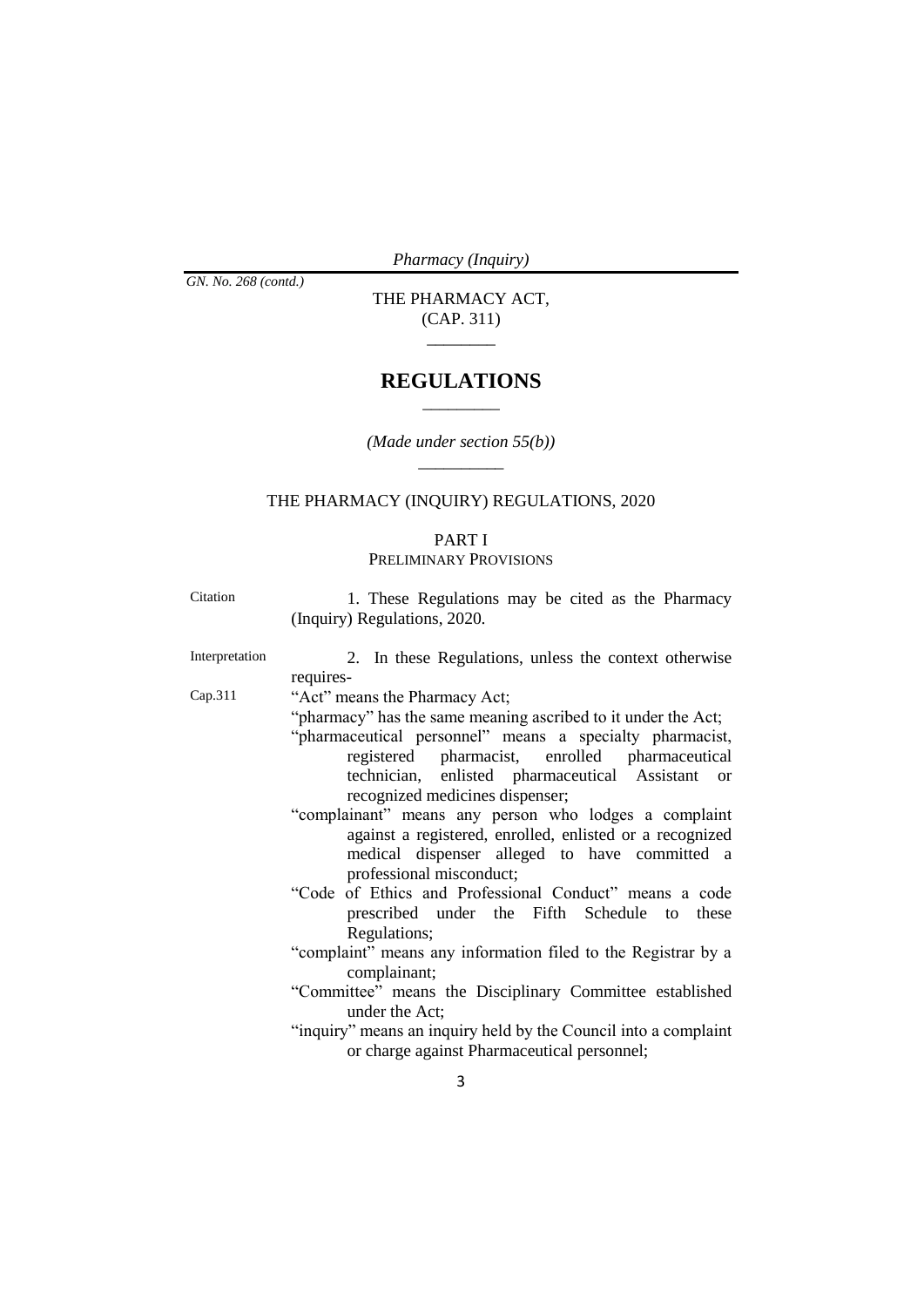*GN. No. 268 (contd.)*

- "performance assessment" means an assessment conducted by the Council to inquire into, and decide on the performance of a pharmaceutical personnel against whom a Committee found evidence of poor performance or of a pattern of such performance at an inquiry;
- "preliminary inquiry" means an inquiry held to consider a complaint against pharmaceutical personnel in order to decide on the nature of an offence;
- "professional misconduct" has the same meaning ascribed to it under the Act;
- "pro forma complainant" means a lawyer or State Attorney appointed by the Registrar to represent the complainant before the Inquiry Committee or the Council; and

"respondent" means a person whose conduct is the subject of a complaint or an inquiry under these Regulations.

# PART II

## **INQUIRY**

Grounds for conducting inquiry

3. The Council may conduct inquiry on grounds that pharmaceutical personnel-

- (a) has failed to conduct his activities and practice in accordance with the profession of pharmacy as provided in the Code of Ethics and Professional Conduct;
- (b) has been engaged in or knowingly cooperated in fraud or material deception in the course of professional services or activities or in order to obtain a license to practice, including cheating on a licensing examination;
- (c) has been convicted of an offence which in the opinion of the Council render him unfit to practice;
- (d) is professionally incompetent;
- (e) has failed to keep abreast with current practices of the pharmacy profession;
- (f) has been proved by a panel of medical specialists to have mental disability that impairs him from rendering professional services;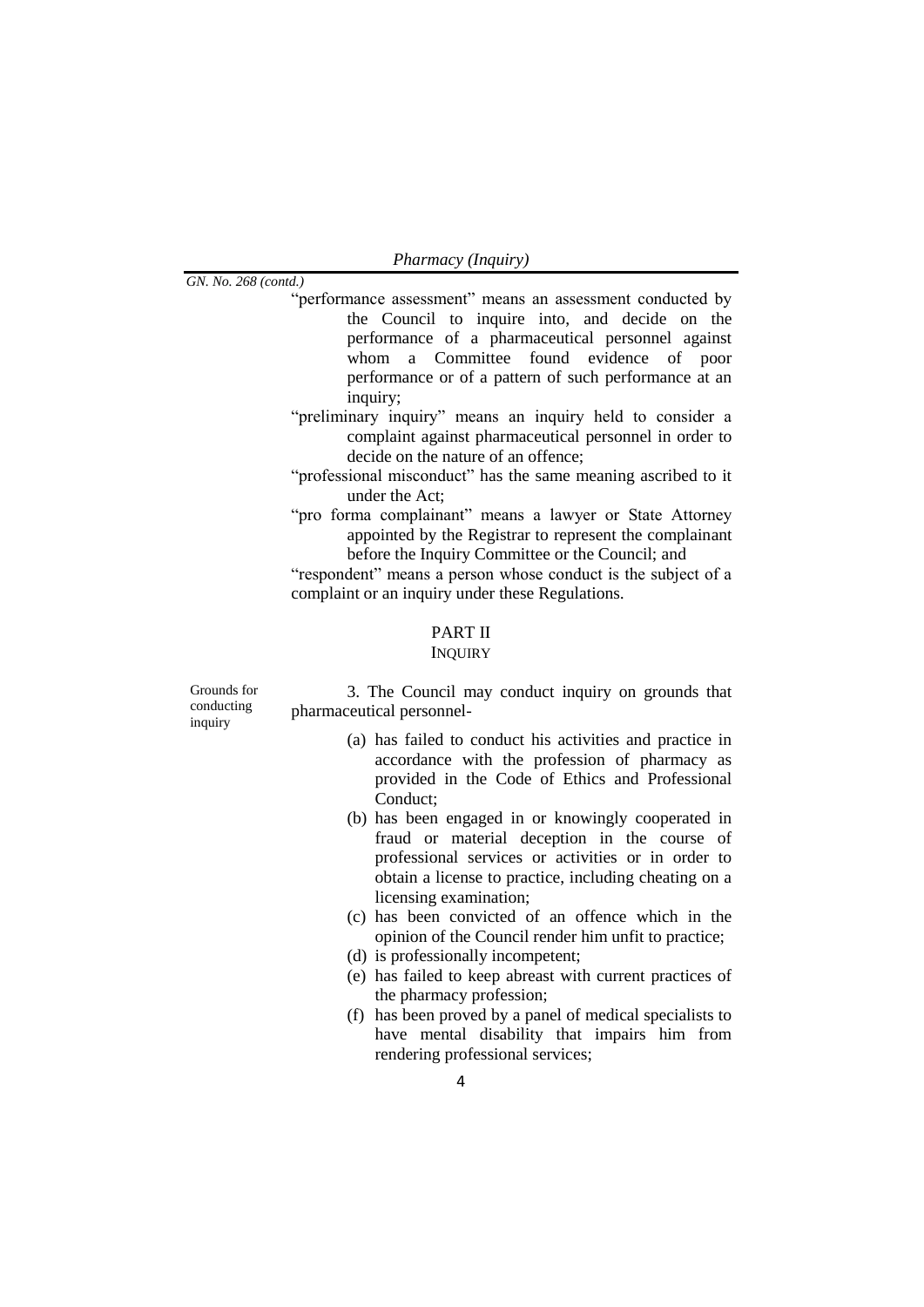| Pharmacy (Inquiry) |  |
|--------------------|--|
|--------------------|--|

*GN. No. 268 (co* 

Lodging of complaints

| mtd.)        |                                                            |
|--------------|------------------------------------------------------------|
|              | (g) has allowed his name or a certificate issued under     |
|              | the Act to be used in connection with an individual        |
|              | who renders services illegally;                            |
|              | (h) has diverted a drug or any other substances issued     |
|              | under a drug order for another person;                     |
|              | (i) has knowingly prescribed, sold, or administered any    |
|              | drug classified as a narcotic, addicting, or               |
|              | dangerous drug to a habitue or addict, except as           |
|              | otherwise provided by relevant laws;                       |
|              | (i) has failed to comply with the provisions of the Act    |
|              | and its Regulations; and                                   |
|              | (k) any other ground which the Council may consider        |
|              | fit and necessary to hold an inquiry.                      |
|              |                                                            |
|              | 4.-(1) A person who is aggrieved by the conduct of a       |
|              | pharmaceutical personnel shall lodge a complaint to the    |
|              | Registrar in a form set out in the First Schedule to these |
| Regulations. |                                                            |
|              |                                                            |

(2) Without prejudice to subregulation (1), the Registrar may upon receipt of a complaint, initiate preliminary inquiry against a person whose conduct is being complained of.

- (3) The Registrar shall upon receipt of a complaint-
- (a) peruse and analyze a complaint received;
- (b) categorize the complaint according to its significance and seriousness;
- (c) record each complaint against the name of the respondent concerned as it appears in the register kept; and
- (d) attend complaints of minor transgressions.

(4) Where the Registrar is of the opinion that, no *prima facie* case has been established against pharmaceutical personnel to whom a complaint is made, shall inform both parties of the intention not to hold an inquiry and shall submit the decisions to the Committee for deliberation and determination.

(5) Notwithstanding the provision of subregulation (4), the Registrar may cause inquiry to continue if fresh evidence has been made available before the Council.

(6) When attending the act of minor transgression and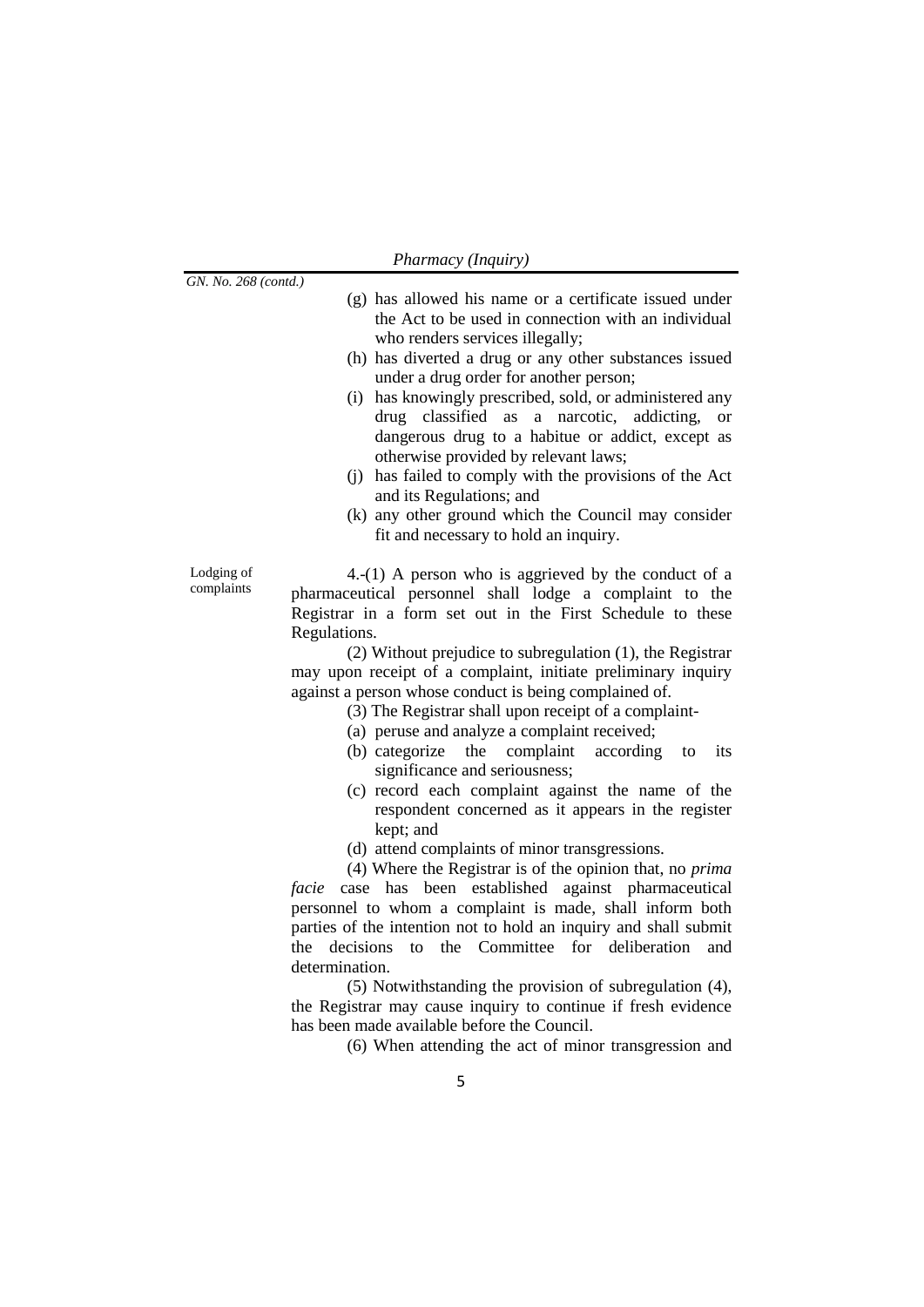| Pharmacy (Inquiry) |  |
|--------------------|--|
|                    |  |

the parties agrees to resolve the matter, the Registrar shall record the resolution and forward the matter to the Committee for determination.

(7) Where the Registrar is of the opinion that, either of the party is not satisfied with the resolution made under subregulation (6), he shall recommend the Committee to proceed with inquiry.

(8) For the purpose of this regulation, "minor transgression" means a conduct which, in the opinion of the Registrar and on the basis of the documents or records submitted, is unprofessional, but of a minor nature, that does not warrant the holding of an inquiry before the Committee.

Preliminary inquiry

5.-(1) The Registrar shall, within seven working days-

- (a) after receiving a complaint, register it and call for further information on the allegations where necessary;
- (b) issue a notice of preliminary inquiry to the respondent of the complaints by forwarding a copy of the complaint and request a written response within fourteen working days from the date of receipt of the notification as prescribed in the Second Schedule to these Regulations.

(2) If the respondent fails to respond to the Registrars notice within the specified period, the Registrar shall-

- (a) declare that the respondent is in contempt of Council; and
- (b) submit the complaint and any further information to the Committee together with the recommendations to proceed with the inquiry.

(3) Upon receiving information, the Registrar shall submit to the Committee which shall-

- (a) conduct investigation on the complaints received;
- (b) conduct hearing;
- (c) call witnesses from both parties; and
- (d) make recommendation and submit to the Council for determination.

(4) The Committee after due consideration of the matter, shall forward its recommendation to the Council for-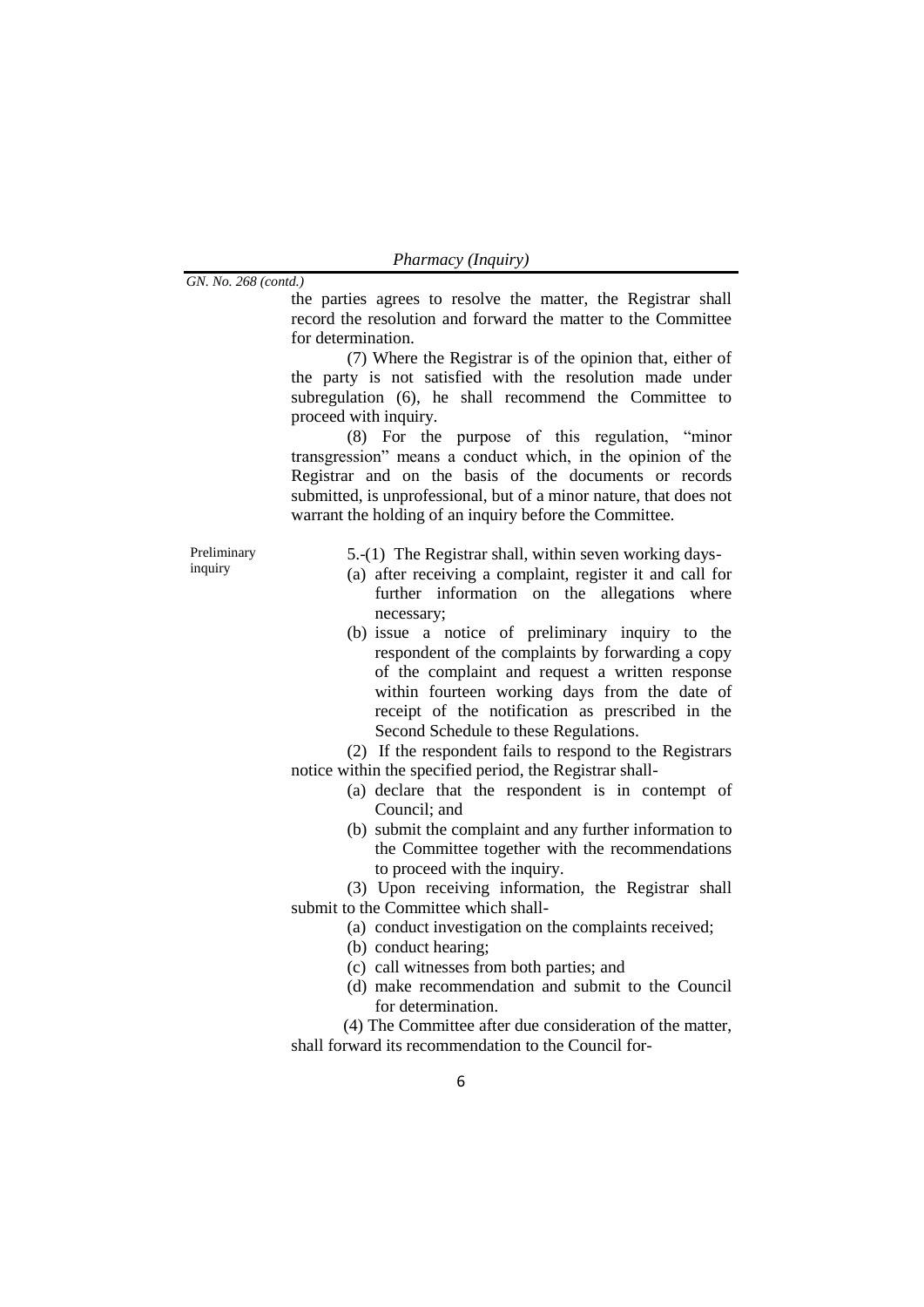| Pharmacy (Inquiry) |  |
|--------------------|--|
|--------------------|--|

(a) conducting inquiry; and

(b) determine if there are no ground for any inquiry.

Procedure for conducting full inquiry

6.-(1) The Council shall, where it is of the opinion that a *prima facie* case is established by the Committee, direct full inquiry to be held.

(2) The Council shall give opportunity to the pharmaceutical personnel against whom misconduct is alleged to appear before the Council, and may be represented by a legal representative.

(3) Where pharmaceutical personnel fail to appear at the inquiry without reasonable excuse and the Council is satisfied that a notice was duly served to him, the Council may proceed with the inquiry as if the pharmaceutical personnel was present.

(4) The Council shall have power to summon any witness and may require such witness to produce any document for the purpose of the inquiry.

(5) The Council may, after due inquiry made in accordance with the provision of this regulation-

- (a) order the removal of the name of pharmaceutical personnel from the register, roll or list;
- (b) order suspension from the practice of the pharmaceutical personnel for such period as the Council may consider necessary;
- (c) caution, censure or otherwise reprimand the pharmaceutical personnel; or such other punishment as may be prescribed by the Council;
- (d) order payment of costs involved in the inquiry or such other cost as may be appropriate.
- (e) place pharmaceutical personnel on probation status and require the pharmaceutical personnel to-
	- (i) report regularly to the Council upon the matters that are the basis of probation;
	- (ii) limit practice to those areas prescribed by the Council;
	- (iii) refrain from performing any acts that the Council considers risk to the public interest;
	- (iv) be examined if his physical or mental capacity to practice safely is at issue; and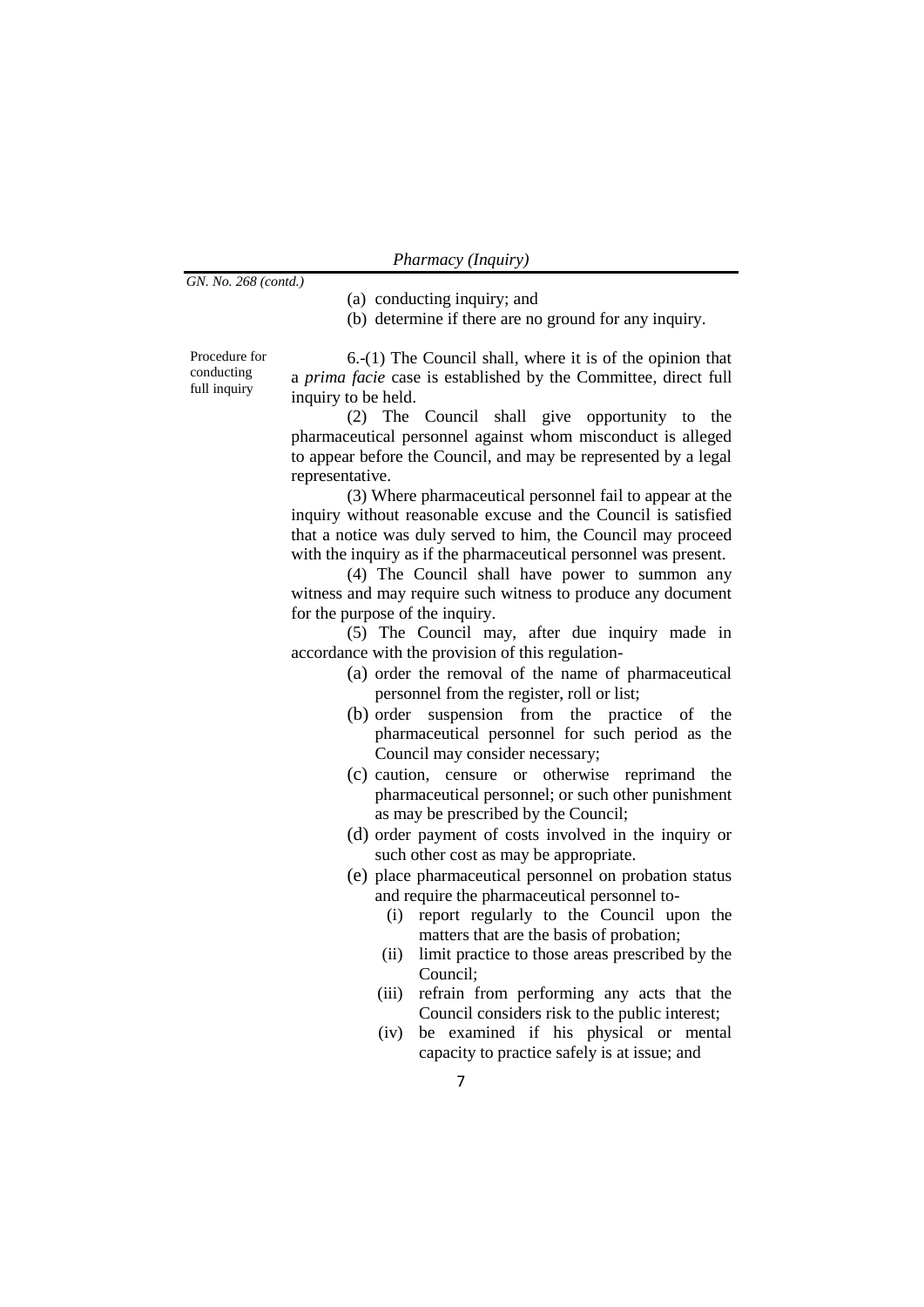| Pharmacy (Inquiry) |  |
|--------------------|--|
|--------------------|--|

(f) any other acts as Council may determine.

Holding of inquiry

7.-(1) The Council shall, on receipt of the recommendation from the Committee, and if there is no response received by the due date as contemplated, direct the Registrar to formulate charge sheet and issue a notice to the respondent stating the date, time and place where inquiry will be held.

(2) The notice and the charge sheet shall be served on the respondent or his representative by hand, registered post or electronic communication at his address within fourteen days prior to the date of inquiry.

(3) The Notice and Charge Sheet shall be as prescribed in the Third and Fourth Schedules to these Regulations respectively.

Request for additional information

8.-(1) A request by the respondent or his legal representative for additional information or particulars of the charges as formulated by the Registrar shall be received by the complainant at least seven days before the date of the inquiry.

(2) The Registrar shall furnish his written reply to a request for further particulars to the respondent or his legal representative within seven days from date of receipt of the request.

(3) The Registrar shall not respond to any request for further particulars received out of seven days stated.

Plea bargain prior to Inquiry

9.-(1) In order to determine the issues in dispute, the Registrar shall arrange a pre-hearing session, which shall be attended by both parties or their legal representatives at least three days before the date of the inquiry.

- (2) The issues in dispute shall be determined as follows:
- (a) the respondent or his legal representative shall indicate issues admitted and disputed;
- (b) the respondent or his legal representative shall indicate how he intends to plead to the charges;
- (c) copies of all documents, reports, notes, and any other exhibits which either party intends to use at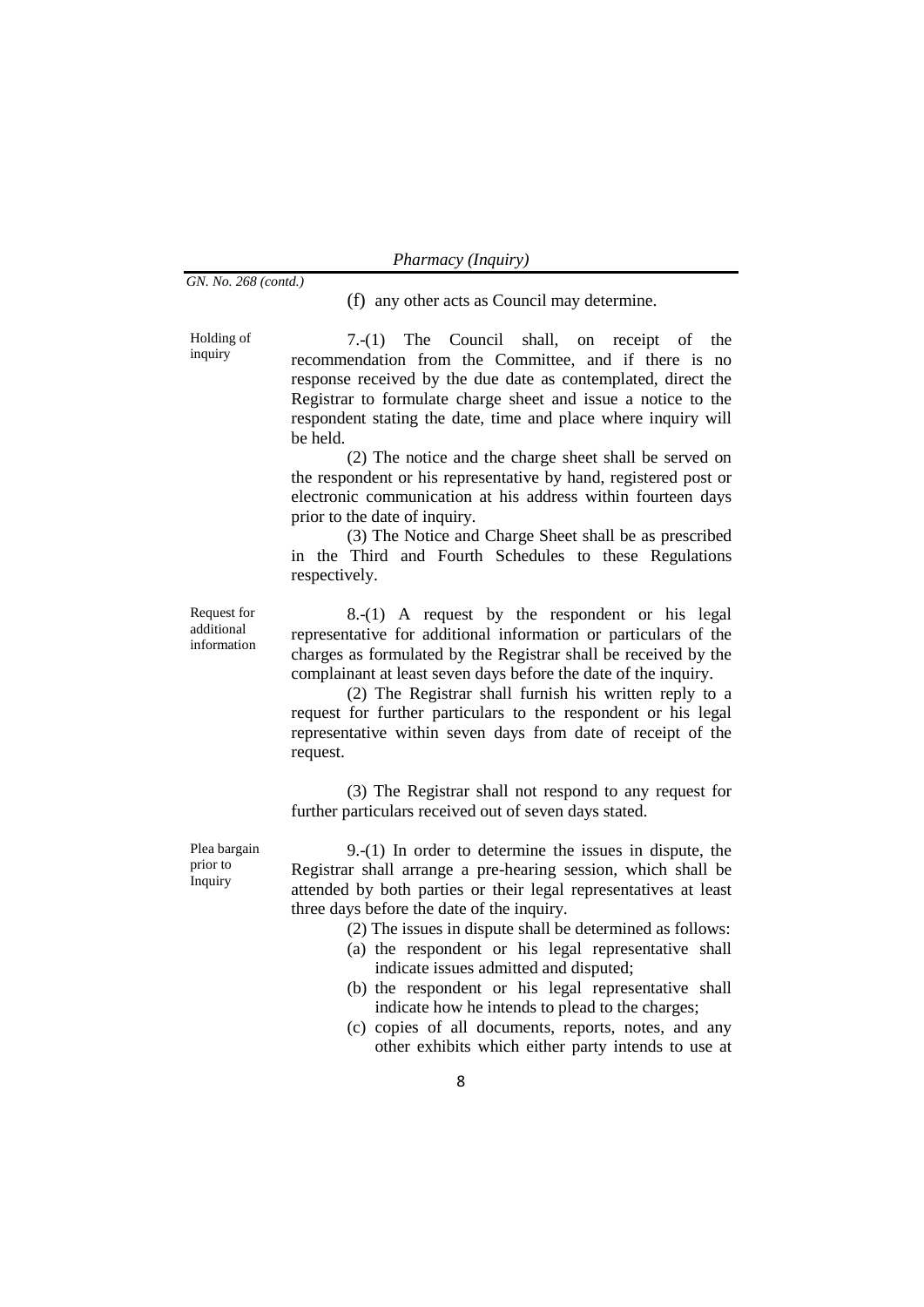the inquiry shall be served to the other party;

- (d) perusal of the originals of the documents, reports, notes, and any other exhibits referred to in paragraph (c) is allowed;
- (e) admissions may be made by both parties with regard to allegations or exhibits;
- (f) a summary of the opinion of an expert witness that a party intends to call at the inquiry shall be furnished to the other party; and
- (g) any other matter concerning the inquiry shall be resolved.

(3) Minutes of the pre-hearing session shall be kept and signed by both parties or their legal representatives for submission to the Council at the inquiry.

Place of Inquiry and procedures

10.-(1) The place where inquiry is held shall be open to the public, Provided that, the Council may, if it thinks fit, at any stage of inquiry exclude the public generally or any particular person.

(2) The chairperson of the Council shall ask the respondent or his legal representative to plead to the charge and the plea shall be recorded.

(3) If the respondent is not present at the inquiry after having been duly notified, the Council shall enter a plea of not guilty and proceed with inquiry,

Provided that, the Council may adjourn the hearing if the respondent's absence is duly known to the Council and is due to *bona fide* reasons.

(4) If the respondent or his legal representative refuses or fails to plead to the charge, the Council shall enter a plea of not guilty.

(5) If the respondent pleads guilty to the charge, the Council shall ask the respondent or his legal representative such questions as are necessary to determine whether all the elements of the charge are admitted.

(6) If the Council is satisfied that all elements of the charge are admitted, the proforma complainant shall address the Council and indicate whether the plea of guilty is accepted.

(7) If the plea of guilty is accepted, the chairman of the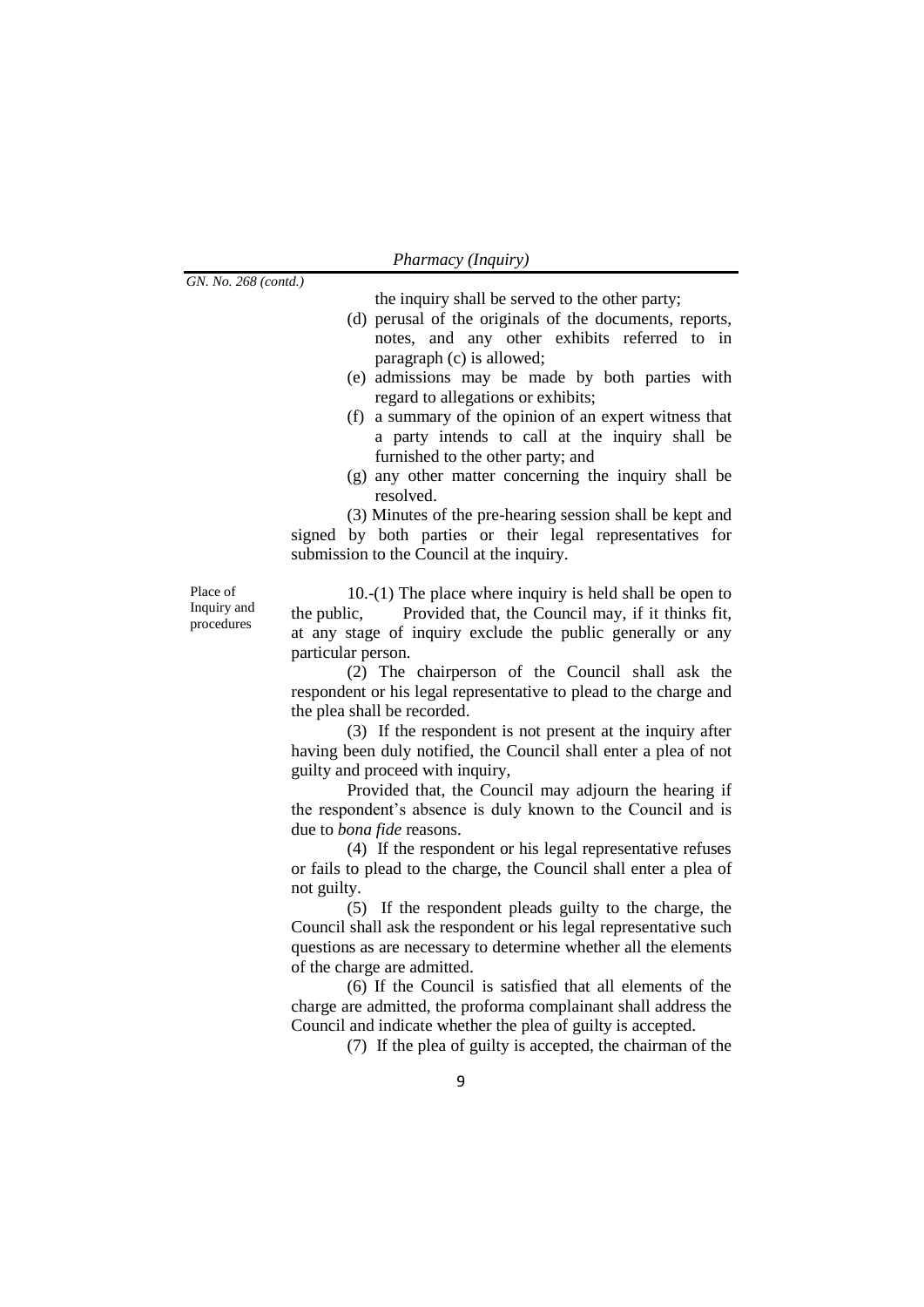*GN. No. 268 (contd.)*

Council shall make a finding of guilty and allow the parties to address the Council in accordance with subregulation (4).

(8) If the respondent pleads not guilty or if a plea of not guilty is entered and if a plea of guilty is not accepted by the proforma complainant, the Chairman shall allow the proforma complainant to address the Council and conduct examination in chief and produce evidence in support of his case and reexamine witnesses after cross-examination by the respondent or his legal representative or complainant and thereafter close his case.

(9) The respondent or his legal representative may make a submission of no case to answer after the proforma complainant has closed his case.

(10) The chairman shall give the proforma complainant an opportunity to reply to the submission of no case to answer.

(11) The Council shall consider the application in camera and there after give its decision or ruling to the parties.

(12) If the submission of no case to answer is dismissed, the respondent or his legal representative may address the Council and lead evidence in support of his case, reexamine witnesses after cross-examination by the proforma complainant and thereafter close his case.

(13) The Council may, on application allow any of the parties to lead further evidence or to re-call a witness after his discharge and the other party shall be given an opportunity to cross-examine such witness.

(14) The Chairman and members of the Council may ask a witness questions for clarity on issues arising from witness's evidence.

(15) After all evidence has been adduced, the proforma complainant and the respondent or his legal representative shall address the Council and make summation on the evidence and the legal position.

(16) The proforma complainant may reply to any matter of law raised by the respondent or his legal representative in his address and may, with leave of the Council, reply to any matter raised by the respondent or his legal representative in his address.

(17) Oral evidence shall be taken under oath or on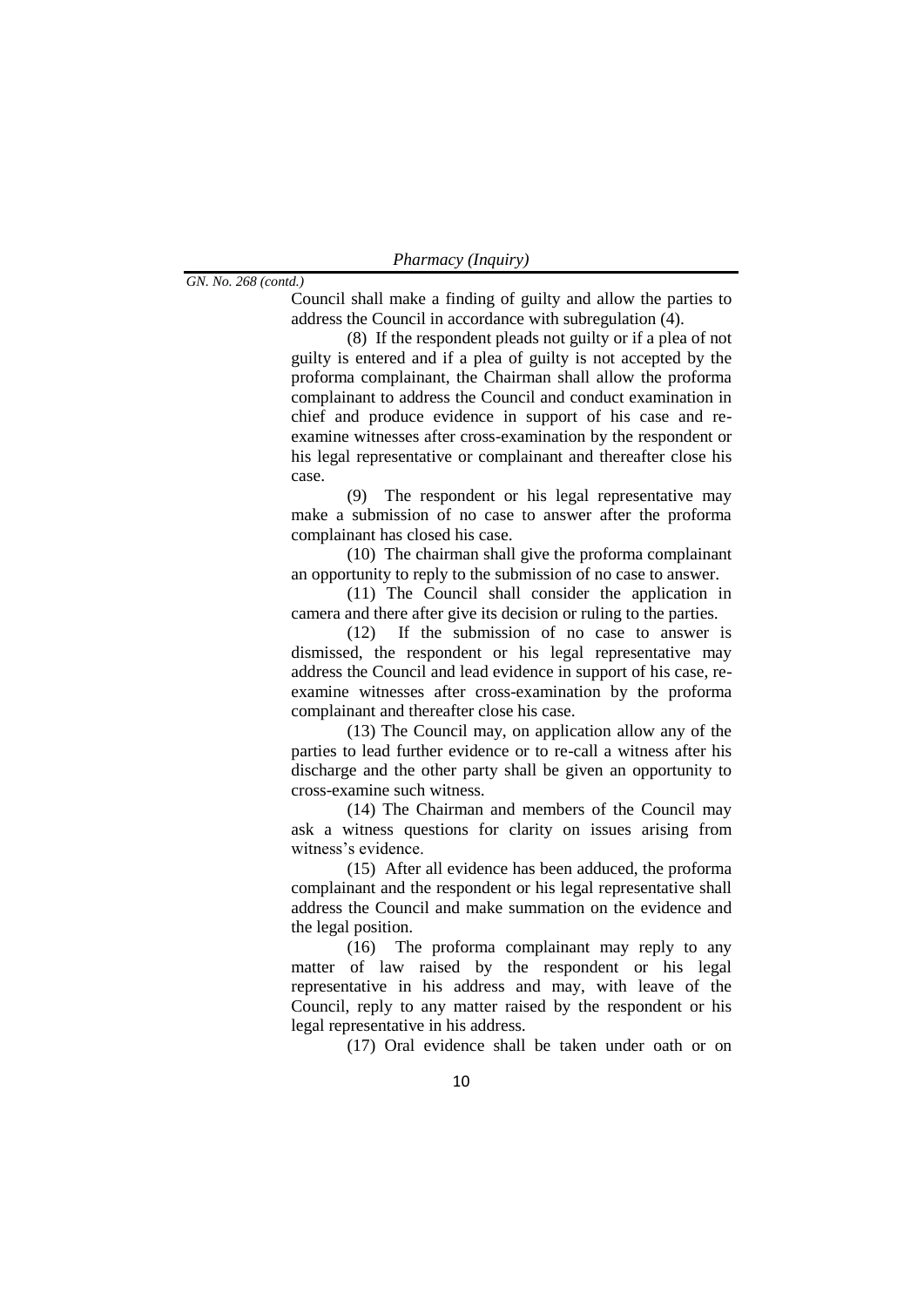*Pharmacy (Inquiry)*

affirmation administered by the Chairman.

(18) Evidence on affidavit is admitted by the Council,

Provided that, the opposing party may require the deponent of such affidavit to be present for purposes of cross examination.

(19) The record or any portion thereof of a lawfully constituted court, inquest court or disciplinary tribunal from any jurisdiction shall be accepted as *prima facie* evidence if it has been certified to be a true copy by that court or disciplinary tribunal.

(20) If it is practicable and appears just, the Council may, on application by either party and for the purpose of crossexamination, order the attendance of a witness whose evidence appears in a record of a court or disciplinary tribunal and which is presented as *prima facie* evidence.

(21) At the conclusion of the hearing, the Council shall deliberate in camera and then inform the parties of its findings within seven days.

(22) The findings of Council may include a finding or poor performance on the part of the respondent, in which case the Council shall refer the matter to the performance assessment committee to inquire into the performance of the respondent and decide on the appropriate management thereof.

(23) Where the respondent is found guilty of professional misconduct-

- (a) the proforma complainant shall address the Council and furnish details of previous convictions of the respondent on professional misconduct;
- (b) the proforma complainant may address Council on a suitable penalty and lead evidence in support of imposing such penalty;
- (c) the respondent or his legal representative may thereafter mitigate to the Council and the Council shall deliberate in camera and make verdict on the appropriate penalty to be imposed, and thereafter the Chairman shall proceed to pronounce decision to the respondent;
- (d) where the respondent is absent on the day of pronouncement of the verdict, the Council shall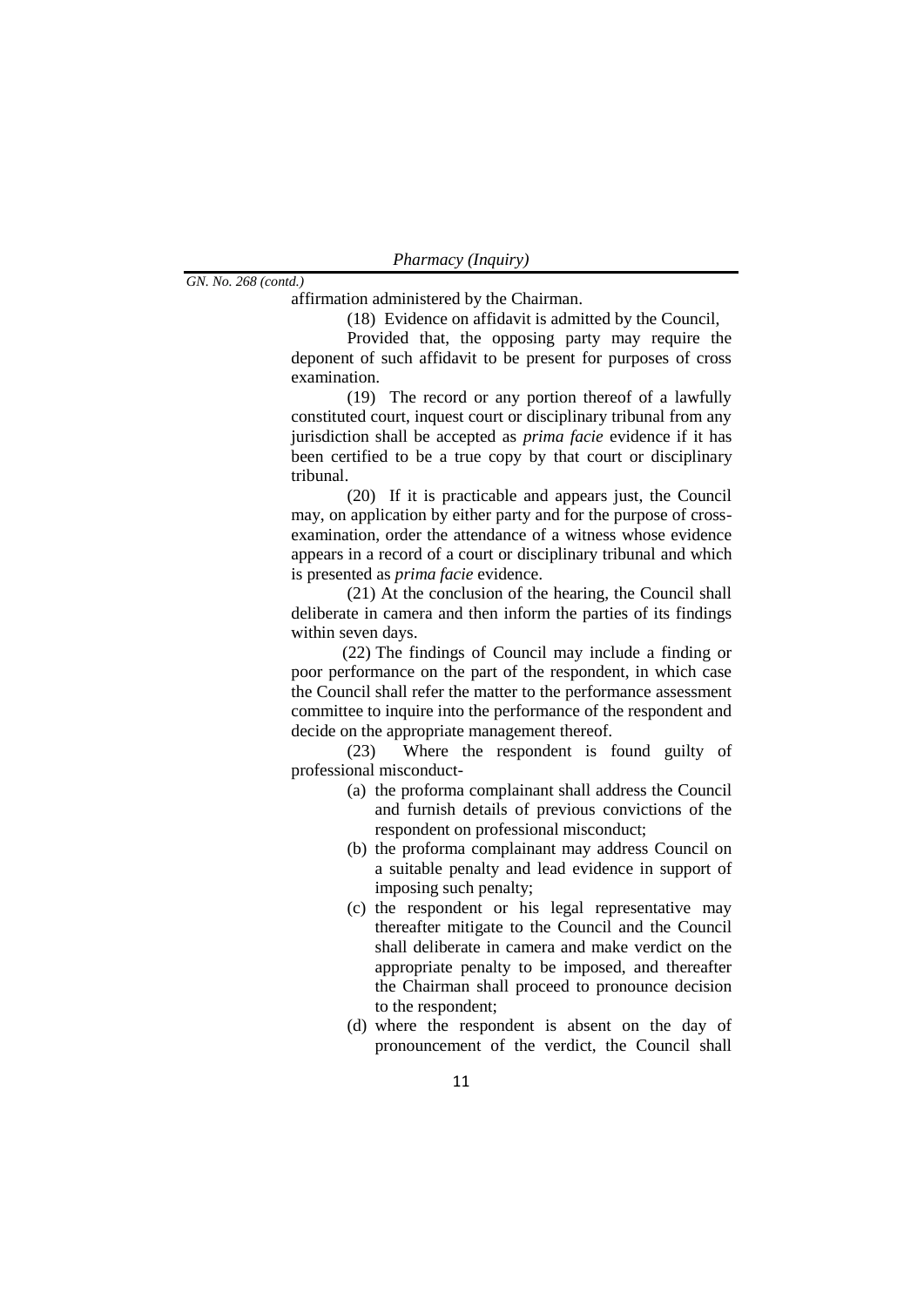*GN. No. 268 (contd.)*

direct the Registrar to communicate the decision to the respondent.

(24) The verdict made and penalty imposed by the Council shall be in force and take effect from the date delivered.

(25) Proceedings of the Inquiry shall be recorded in writing or any other form of recording, and may be taken by a person appointed by the Council for that purpose and shall be kept as true records of the Inquiry; Provided that, in deliberation held in camera, the members present shall determine mode of taking such records.

Notification of decision of Council

11. After the conclusion of an inquiry, the Registrar shall serve a notice of decision of the Council to the respondent within seven days after conclusion of an inquiry.

Review before Council

12.-(1) At any time within fourteen days of service of notice, any party aggrieved by the decision of the Council may apply in writing to the Council for review of its decision, and shall state points of law or facts that if properly considered, could have led to a contrary findings or verdict.

(2) A person intending to apply for review shall, within seven days after completion of inquiry or delivery of a verdict, submit to the Registrar a written notice of his intention to seek redress by way of review before the Council.

(3) The Council may reject an application which does not conform with the requirements set under these Regulations.

Conduct derogatory to pharmacy profession

13. Any conviction by a court of law against pharmaceutical personnel or any other person against whom a complaint is made shall constitute a *prima facie* evidence that such pharmaceutical personnel conduct is against the reputation of the pharmaceutical profession.

## PART III

## GENERAL PROVISIONS

Issuance of notification

14. A notification issued under these Regulations shall be deemed to have been received on the day such notification is hand-delivered to the registered address of the respondent.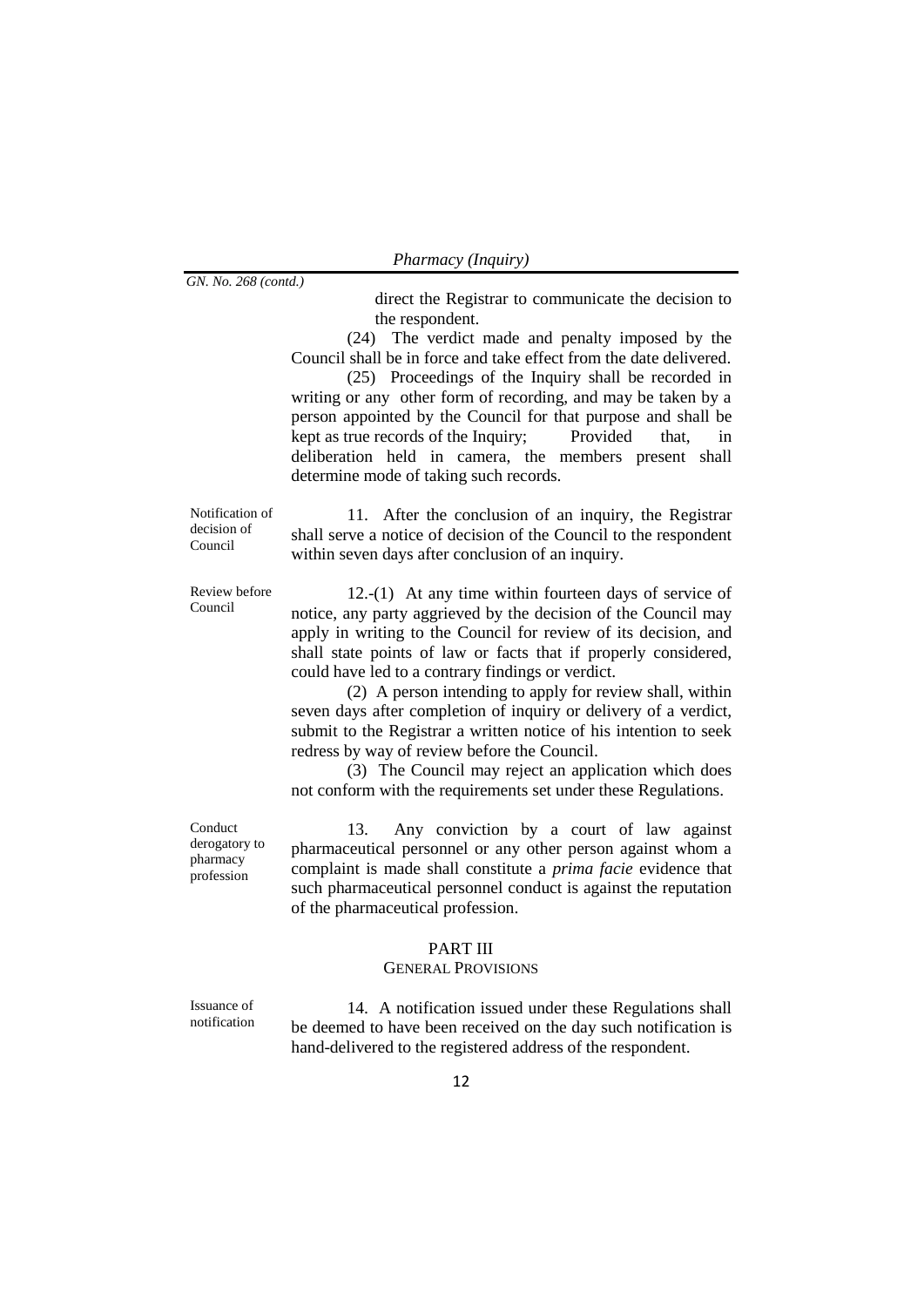*GN. No. 268 (contd.)*

Code of conduct

15. A Pharmaceutical personnel shall comply with code of conduct prescribed in the Fifth Schedule.

Appeals 16. A person aggrieved by the decision of the Council may, within thirty days after receiving the notice of decision of the Council appeal to the Minister.

Revocation GN. No. 42 of 2009

17. The Pharmacy (Procedure for Conducting Inquiry, Code of Ethics and Professional Conduct) Regulations are hereby revoked.

#### FIRST SCHEDULE  $\overline{\phantom{a}}$

 $\overline{\phantom{a}}$ 

*(Made under regulation 4(1))* \_\_\_\_\_\_\_\_\_\_\_\_

## PHARMACY COUNCIL



## COMPLAINT FORM

*(to be filled by the complainant and submitted to the Office of the Registrar)*

| 1. | Personal Details:                                                                                                                                                                              |
|----|------------------------------------------------------------------------------------------------------------------------------------------------------------------------------------------------|
|    |                                                                                                                                                                                                |
|    |                                                                                                                                                                                                |
|    |                                                                                                                                                                                                |
| 2. | Are you the complainant? Yes $\lceil \cdot \rceil$ No $\lceil \cdot \rceil$                                                                                                                    |
| 3. | Are you complaining on someone else behalf? Yes [] No []<br>If 'Yes' what is your relationship to the someone behalf?<br>Wife [ ] Husband [ ] Son [ ] Daughter [ ] Sister [ ] Brother [ ] etc. |
|    | Details of the pharmaceutical personnel                                                                                                                                                        |
|    | 13                                                                                                                                                                                             |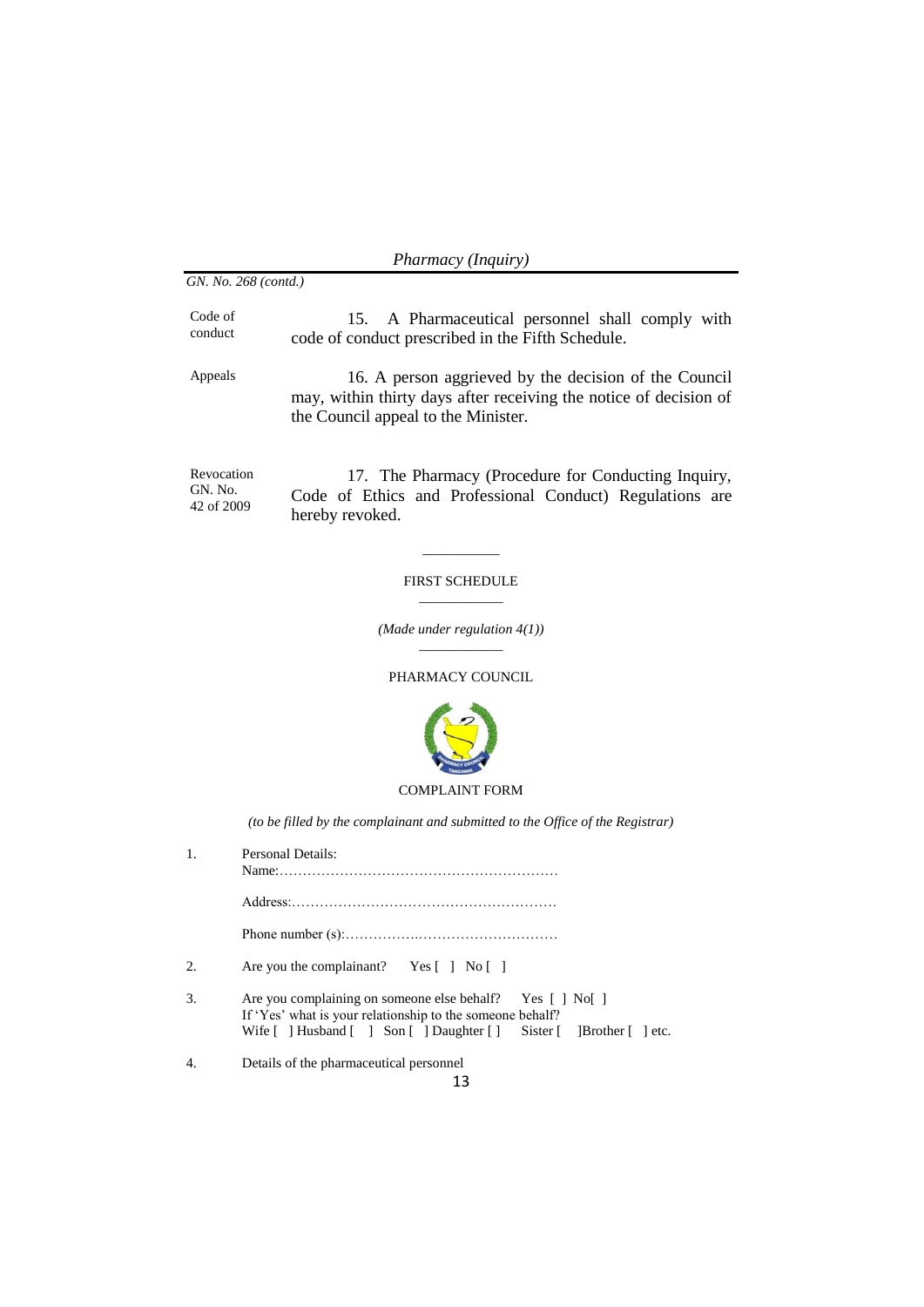| Pharmacy (Inquiry) |  |
|--------------------|--|
|--------------------|--|

|     | GN. No. 268 (contd.)                                                                                                                                                                                                             |
|-----|----------------------------------------------------------------------------------------------------------------------------------------------------------------------------------------------------------------------------------|
|     | Full name of each pharmaceutical personnel you are complaining about<br>The address of each pharmaceutical personnel work at (if you know) or the address<br>where you were attended.                                            |
|     |                                                                                                                                                                                                                                  |
|     |                                                                                                                                                                                                                                  |
|     |                                                                                                                                                                                                                                  |
|     |                                                                                                                                                                                                                                  |
| 5.  | Give details of your complaint<br>Please describe your complaint, and state exactly what happened and, if possible<br>include dates, time and place of incident                                                                  |
|     |                                                                                                                                                                                                                                  |
|     |                                                                                                                                                                                                                                  |
|     |                                                                                                                                                                                                                                  |
| 6.  | Do you have any documents (for example, letters or records) which might back up your<br>complaint? If you do, please attach copies and list them below. If needed, we will return<br>all original documents after taking copies. |
| 7.  | Are there any other people who witnessed the acts you are complaining about? If yes,<br>please give their names below, and how they were involved.                                                                               |
| 8.  | Are those people be prepared to make written statements? Yes []<br>No[]                                                                                                                                                          |
| 9.  | We are always try to deal with most complaints through correspondence but, if it<br>becomes necessary, are you prepared to be a witness at an inquiry of your complaint?<br>Yes $[ ]$ No $[ ]$                                   |
| 10. | Have you complained to any other organization about this matter (example where the<br>pharmaceutical personnel work?). If 'Yes', please say which organization you have<br>lodged your complaint to.                             |
| 11. | Give us brief details of what happened to your complaint, and send us copies of any<br>letters between you and that organization.                                                                                                |
| 12. | Declaration                                                                                                                                                                                                                      |
|     | I hereby certify that the information I have given in this form is complete and accurate,<br>and I solemnly make this declaration, conscientiously believing the same to be true.                                                |
|     | Name:                                                                                                                                                                                                                            |
|     | Signature:                                                                                                                                                                                                                       |
|     | Date:                                                                                                                                                                                                                            |
|     |                                                                                                                                                                                                                                  |

14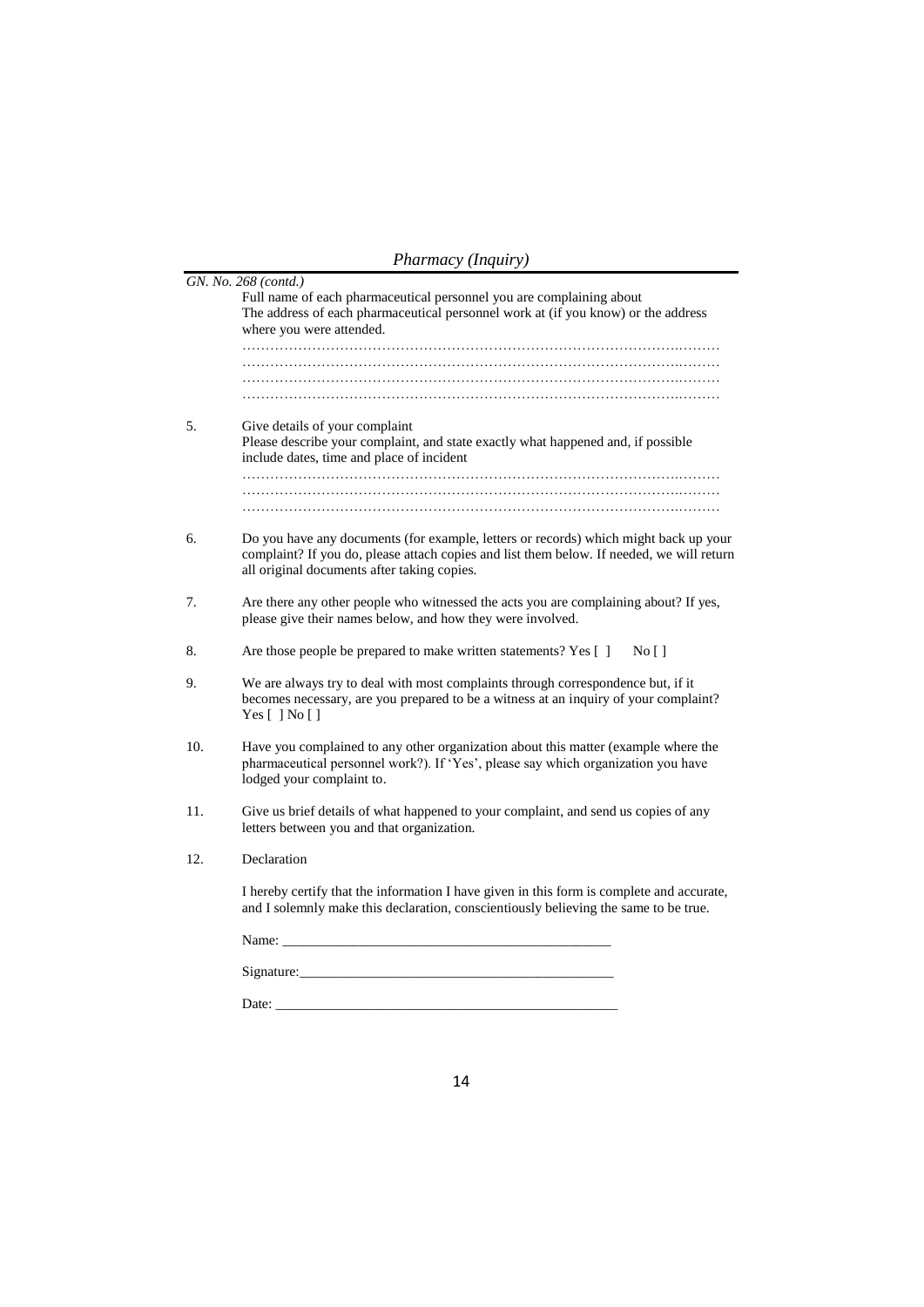*GN. No. 268 (contd.)*

#### SECOND SCHEDULE  $\overline{\phantom{a}}$

 $\overline{\phantom{a}}$ 

*(Made under regulation 5(1)(b))*  $\overline{\phantom{a}}$ 

#### PHARMACY COUNCIL



## RE: A NOTICE OF PRELIMINARY INQUIRY

On behalf of the Chairman of the Council, I hereby give you notice that information and evidence have been received by the Council from the complainant, from which it is alleged that between dates, being a registered/ Enrolled or Enlisted Pharmaceutical Personnel ………………………..

In relation to the facts so alleged, you are liable for professional misconduct, and I undertake to hold Preliminary Inquiry in respect thereof.

You are therefore required to answer in writing the above allegations levelled against you and attach therewith any document or evidence, which you intend to use in your defense. You are further required to avail your response to the office of the Registrar within 14 days from the date of receipt of this notice.

Note that failure to respond as herein required shall warrant the Council to proceed with the inquiry against you in your absence.

REGISTRAR C.C

\_\_\_\_\_\_\_\_\_\_\_\_\_\_\_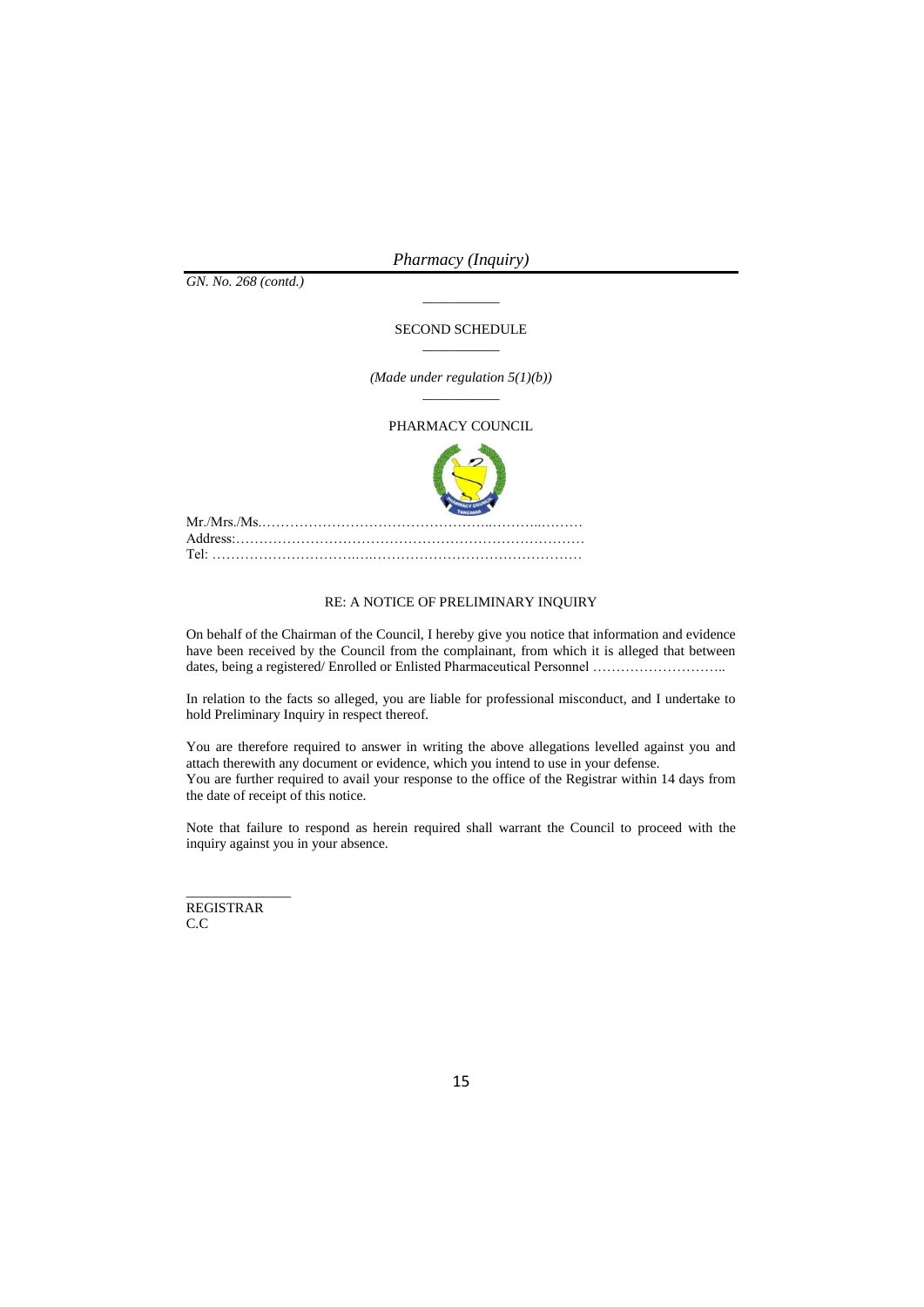*GN. No. 268 (contd.)*

#### THIRD SCHEDULE \_\_\_\_\_\_\_\_\_\_\_

\_\_\_\_\_\_\_\_\_\_\_

*(Made under regulation 7(3))* \_\_\_\_\_\_\_\_\_\_

#### PHARMACY COUNCIL



Ref:…………………………………………………… Date: ……………………………………………………

INQUIRY NO. ………OF ……………….(year)

IN THE MATTER OF NAME OF (registered, enrolled or enlisted pharmaceutical personnel)

AND

#### IN THE MATTER OF THE PHARMACY ACT, CAP 311

TO: Name of complainant/defendant

#### NOTICE OF DATE OF HEARING

TAKE NOTICE that, the above Inquiry relating to complaint by…………………………………………… regarding your failure to observe the Code of Ethics and Professional Conduct, and thereby on (date and time) ...................................................... at (place)..........................................has been fixed for hearing before the Council.

You are required to appear before the Council sitting at aforementioned time and place without fail. You are urged to bring your witnesses and documents you intend to rely upon in your defense.

TAKE NOTE that, failure to appear as hereby required, shall warrant the Council to proceed with the matter and decide upon the charge in your absence.

GIVEN under my hand and the Seal of the Council on ………… day of Month…………., Year…………...

> \_\_\_\_\_\_\_\_\_\_\_\_\_\_\_ REGISTRAR

\_\_\_\_\_\_\_\_\_\_\_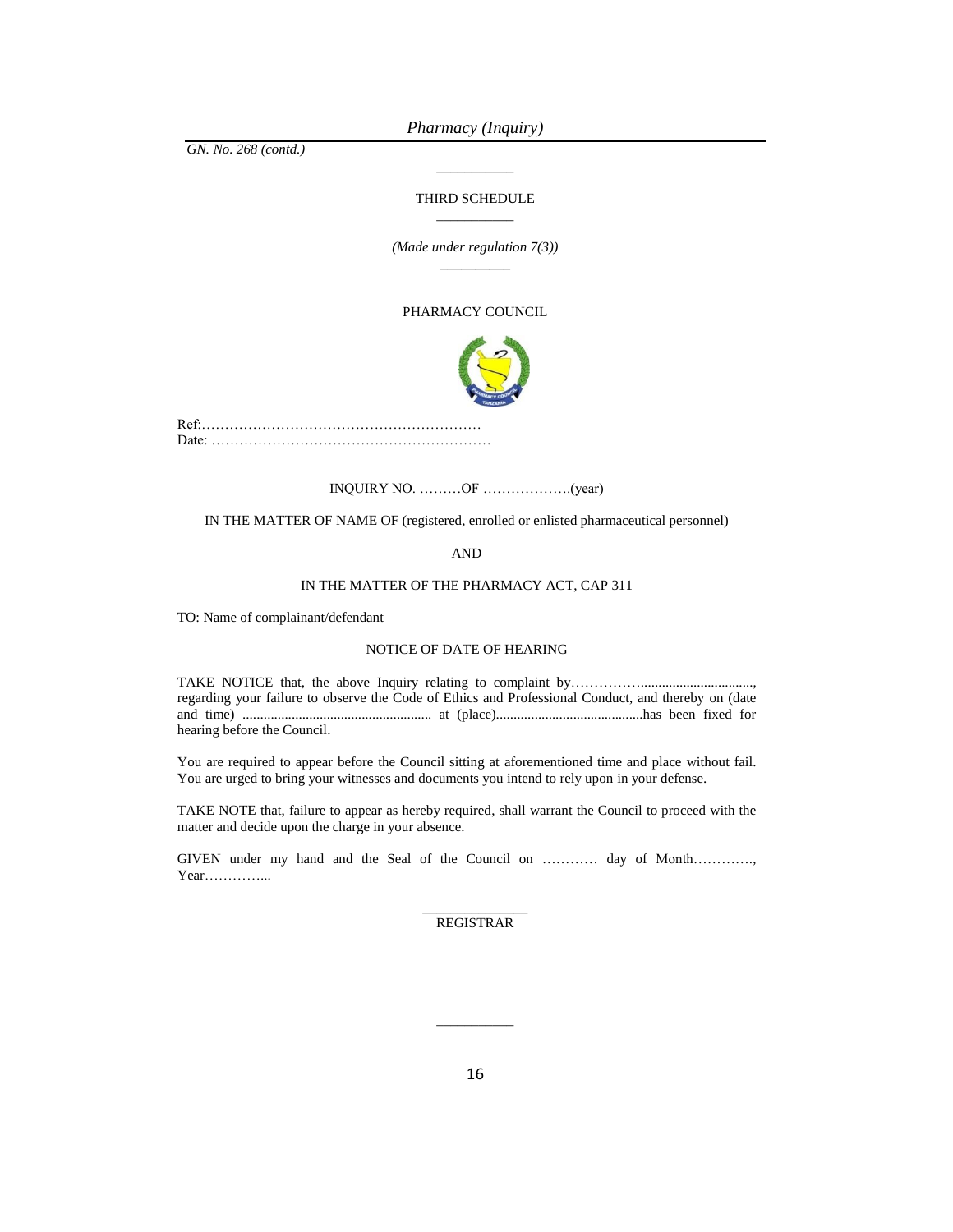*GN. No. 268 (contd.)*

FOURTH SCHEDULE \_\_\_\_\_\_\_\_\_\_\_\_\_

RE: CHARGE SHEET *(Made under regulation 7(3))*

PHARMACY COUNCIL



INQUIRY NO. .................. OF .......................

#### IN THE MATTER OF

(Prof/Dr/Mr/Mrs/Miss................................................ (REGISTERED, ENROLLED, ENLISTED PHARMACEUTICAL PERSONNEL)

AND

### IN THE MATTER OF THE PHARMACY ACT, CAP. 311

#### STATEMENT OF OFFENCE

Failure to exercise due diligence hence, infamous conduct in terms of Section ................ of the Pharmacy Act, Cap 311 and …………………………….. Regulations.

#### PARTICULARS OF OFFENCE

| a fully registered/enrolled/enlisted/recognized pharmaceutical personnel stationed at |  |
|---------------------------------------------------------------------------------------|--|
|                                                                                       |  |
|                                                                                       |  |

Dated at........................ day of ....................., 20...........

……………………………… REGISTRAR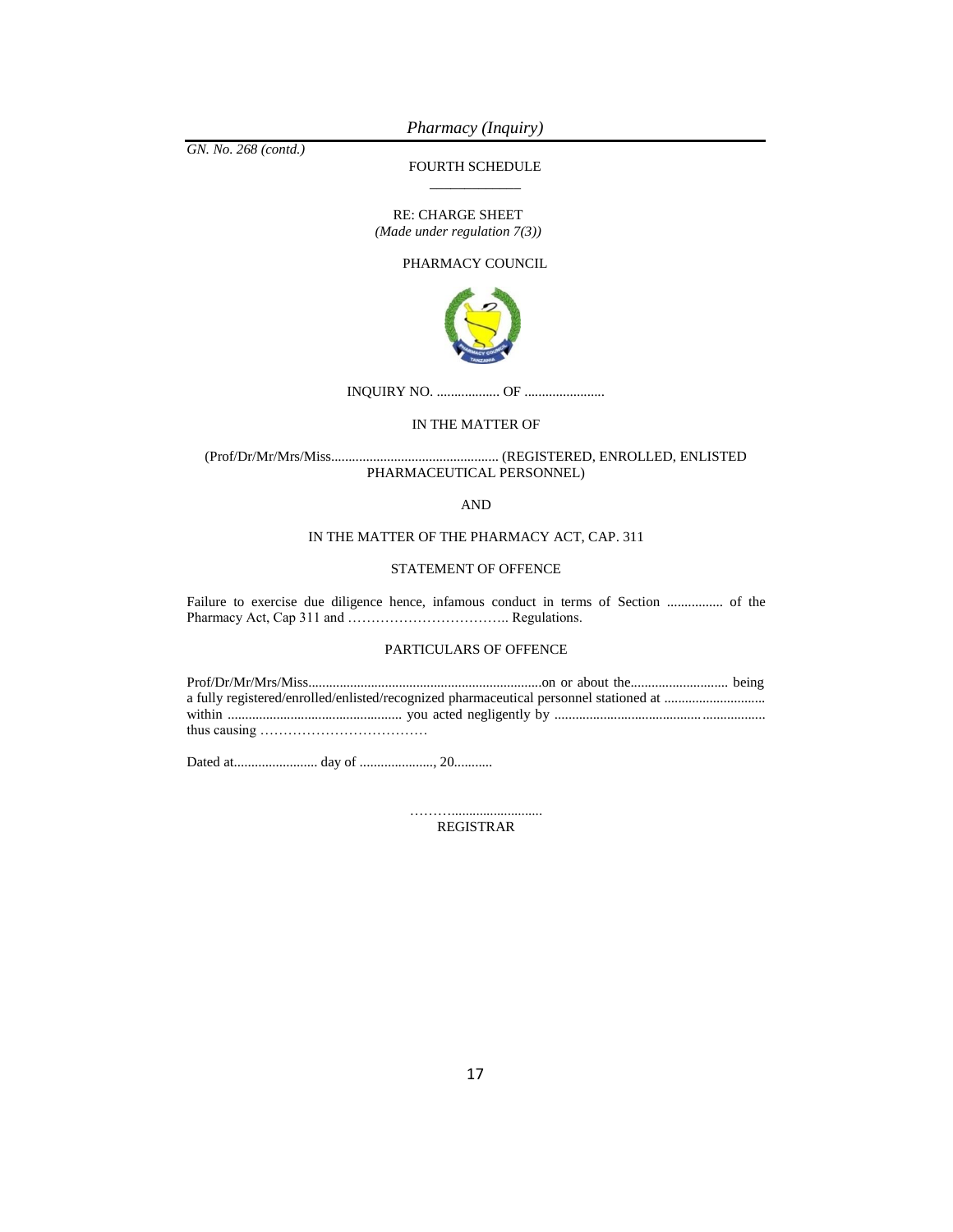*GN. No. 268 (contd.)*

#### FIFTH SCHEDULE  $\overline{\phantom{a}}$  . The set of the set of the set of the set of the set of the set of the set of the set of the set of the set of the set of the set of the set of the set of the set of the set of the set of the set of the set o

\_\_\_\_\_\_\_\_\_\_\_

*(Made under regulation 15)*  $\overline{\phantom{a}}$  . The set of the set of the set of the set of the set of the set of the set of the set of the set of the set of the set of the set of the set of the set of the set of the set of the set of the set of the set o

PHARMACY COUNCIL



#### CODES OF ETHICS AND PROFESSIONAL CONDUCT

WHEREAS, integrity, probity and uprightness are prized quality in almost every sphere of life;

AND WHEREAS, there is need for persons practicing pharmacy as pharmaceutical personnel to make a commitment to the society to adhere to and attain high ethical standards of conduct;

AND WHEREAS, it is desirable that the standards of conduct which pharmaceutical personnel should observe be prescribed and published;

NOW THEREFORE, the Code of Ethics and Profession Conduct for pharmaceutical personnel provides:

Oath "I. At this time, vow to devote my professional life to the service of mankind through the profession of pharmacy. I will consider the welfare of humanity and relief of human suffering my primary concerns. I will use my knowledge and skills to the best of my ability in serving the public and other health professionals.

> I will do my best to keep abreast of developments and maintain professional competence in my profession of pharmacy. I will obey laws governing the practice of pharmacy and will support enforcement of such laws. I will maintain the highest standards of moral and ethical conduct. I take these vows voluntarily with the full realization of the trust and responsibility with which I am empowered by the public".

Application 1. This Code of Ethics shall apply to all pharmaceutical personnel.

- Code of Ethics 2. The principles of the Code of Ethics are intended to capture the philosophical foundation of pharmacy practice and to express the responsibilities and professional values that are fundamental and inherent to the pharmacy profession.
- Breach 3. Pharmaceutical personnel are obliged to bring a breach of the Code of Ethics to the attention of the Registrar of the Pharmacy Council. However, who bring matters to the attention of the Registrar must do so in good faith. A breach of code of Ethics could form the basis of a complaint of themisconduct.

Ethical problems 4.-(1) Situations often arise that present ethical problems for pharmaceutical personnel in their practice.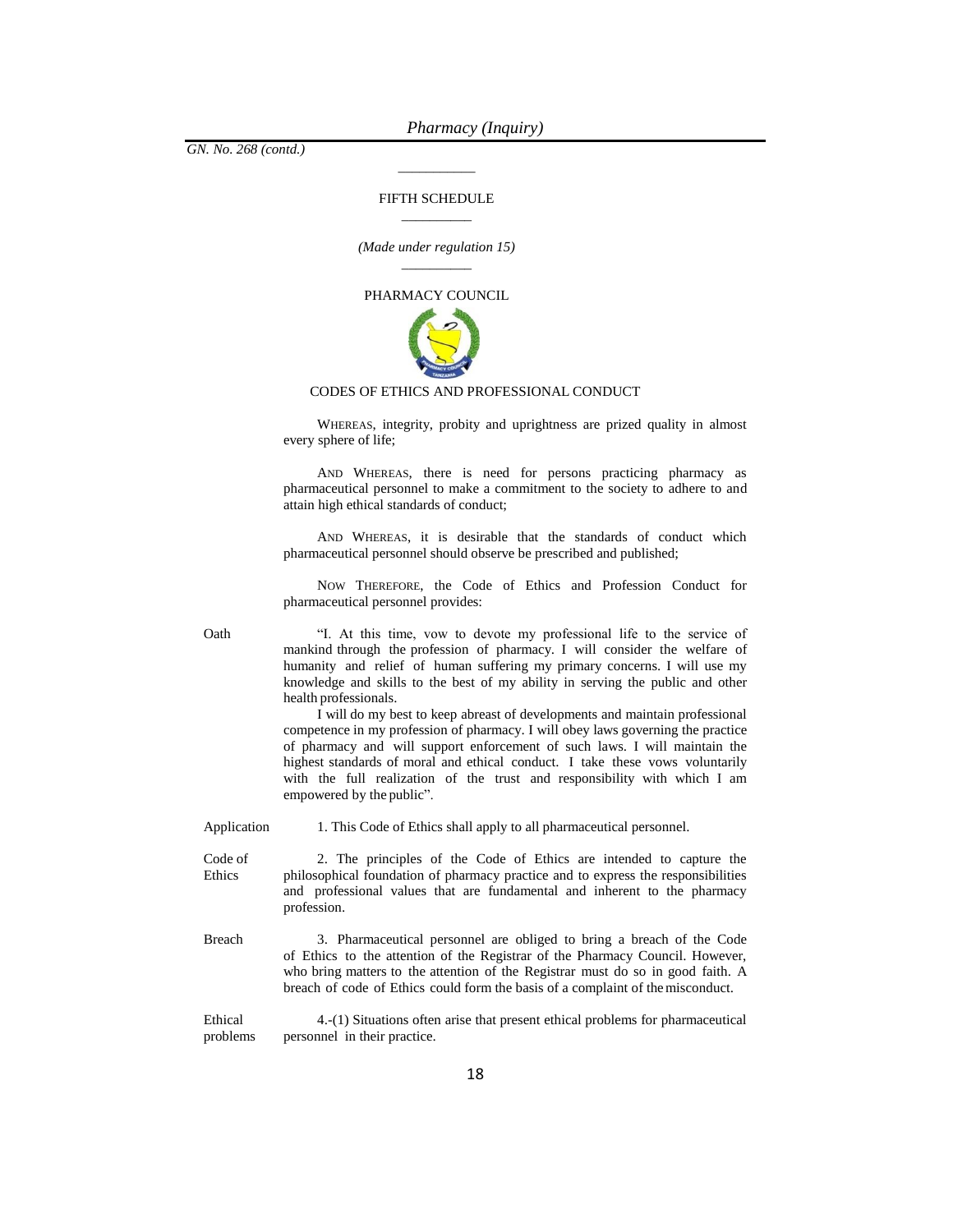| GN. No. 268 (contd.)                                                 |                                                                                                                                                                                                                                                                                                                                                                                                                                                                                                                                                                                                                                                                                                                                                                                                                                                                                                                                |
|----------------------------------------------------------------------|--------------------------------------------------------------------------------------------------------------------------------------------------------------------------------------------------------------------------------------------------------------------------------------------------------------------------------------------------------------------------------------------------------------------------------------------------------------------------------------------------------------------------------------------------------------------------------------------------------------------------------------------------------------------------------------------------------------------------------------------------------------------------------------------------------------------------------------------------------------------------------------------------------------------------------|
|                                                                      | (2) These situations may fall but not limited to the following categories:<br>(a) Ethical violations involving the negligence of moral obligations of<br>a failure to provide competent pharmaceutical service.<br>(b) Ethical dilemmas arise where ethical reasons both for and<br>against a particular course of action are present and one option<br>must be selected.<br>Ethical distress occurs<br>pharmaceutical personnel<br>(c)<br>when<br>experience the imposition of practices that provoke feeling of<br>guilt, concern or distaste.<br>(3) With the above in mind there is a distinct need to clarify whether the<br>problem is an ethical one or one of another sorts.<br>(4) Thus, the Code tries to provide guidance for those pharmaceutical<br>personnel who face ethical problems.<br>(5) Proper consideration of the Code should lead to better decision-<br>making when ethical problems are encountered. |
| Regard for<br>human life                                             | 5.-(1) Pharmacy profession aspires to improve the quality of human life<br>through the provision of medicines and related services.<br>(2) Therefore, Pharmaceutical personnel have the highest regard for human<br>life and are dedicated to increasing opportunities for individuals to enjoy the full<br>benefits of healthy lives within limits of their natural endowments.                                                                                                                                                                                                                                                                                                                                                                                                                                                                                                                                               |
| Honour<br>and dignity<br>of<br>profession                            | 6.-(1) Pharmaceutical personnel by virtue of their mission are health care<br>providers and therefore derive much respect from the community. They are also<br>respected by other health care workers as experts on medicines and as a reputable<br>source of information.<br>(2) Therefore, Pharmaceutical personnel rightfully regard and should<br>portray themselves as responsible persons specialized on medicine activity, use<br>and custodians. They uphold the honor and dignity of the profession and do not<br>engage in any activity that may bring their profession into disrepute.                                                                                                                                                                                                                                                                                                                              |
| Availabilit<br>y of safe,<br>efficacious<br>and quality<br>medicines | 7.-(1) Pharmaceutical personnel are involved in all activities that lead to<br>the availability of medicines to patients: research, training, manufacture, supply<br>chain, regulatory, advisory, policy development, prescribing and dispensing. In<br>all these activities Pharmaceutical personnel are there to ensure that the<br>medicines are safe, efficacious and of good quality.<br>(2) Pharmaceutical personnel should not be involved in schemes or<br>activities that sacrifice wellbeing of the community for profit or prestige.                                                                                                                                                                                                                                                                                                                                                                                |
| Access to<br>essential<br>medicines                                  | 8. Equitable access to essential medicines is a major concern to<br>Pharmaceutical personnel. There are patients who cannot afford medicines they<br>need. Therefore, Pharmaceutical personnel should promote the use of cost-<br>effective therapies and discourage the purchase or use of non-essential products.                                                                                                                                                                                                                                                                                                                                                                                                                                                                                                                                                                                                            |
| Promote<br>and<br>rational<br>use of<br>medicines                    | 9. Technical, legal, social-cultural restrictions and lack of awareness prevent<br>many clients from getting medicines they need and therefore, concern of<br>pharmaceutical personnel. However, Pharmaceutical personnel should only<br>participate in promotional methods and campaigns that encourage rational use of<br>medicines, and in professional and business dealings that are marked by honesty,<br>integrity and concern for the clients, therefore pharmaceutical personnel must<br>ensure that promotions for medicine aimed at the public are in line with the laws<br>and regulations.                                                                                                                                                                                                                                                                                                                        |
| Pharmaceut<br>ics al                                                 | 10. Pharmaceutical personnel establish and maintain a unique relationship<br>with each patient that is based on an ethical covenant. The word "covenant"                                                                                                                                                                                                                                                                                                                                                                                                                                                                                                                                                                                                                                                                                                                                                                       |
|                                                                      |                                                                                                                                                                                                                                                                                                                                                                                                                                                                                                                                                                                                                                                                                                                                                                                                                                                                                                                                |